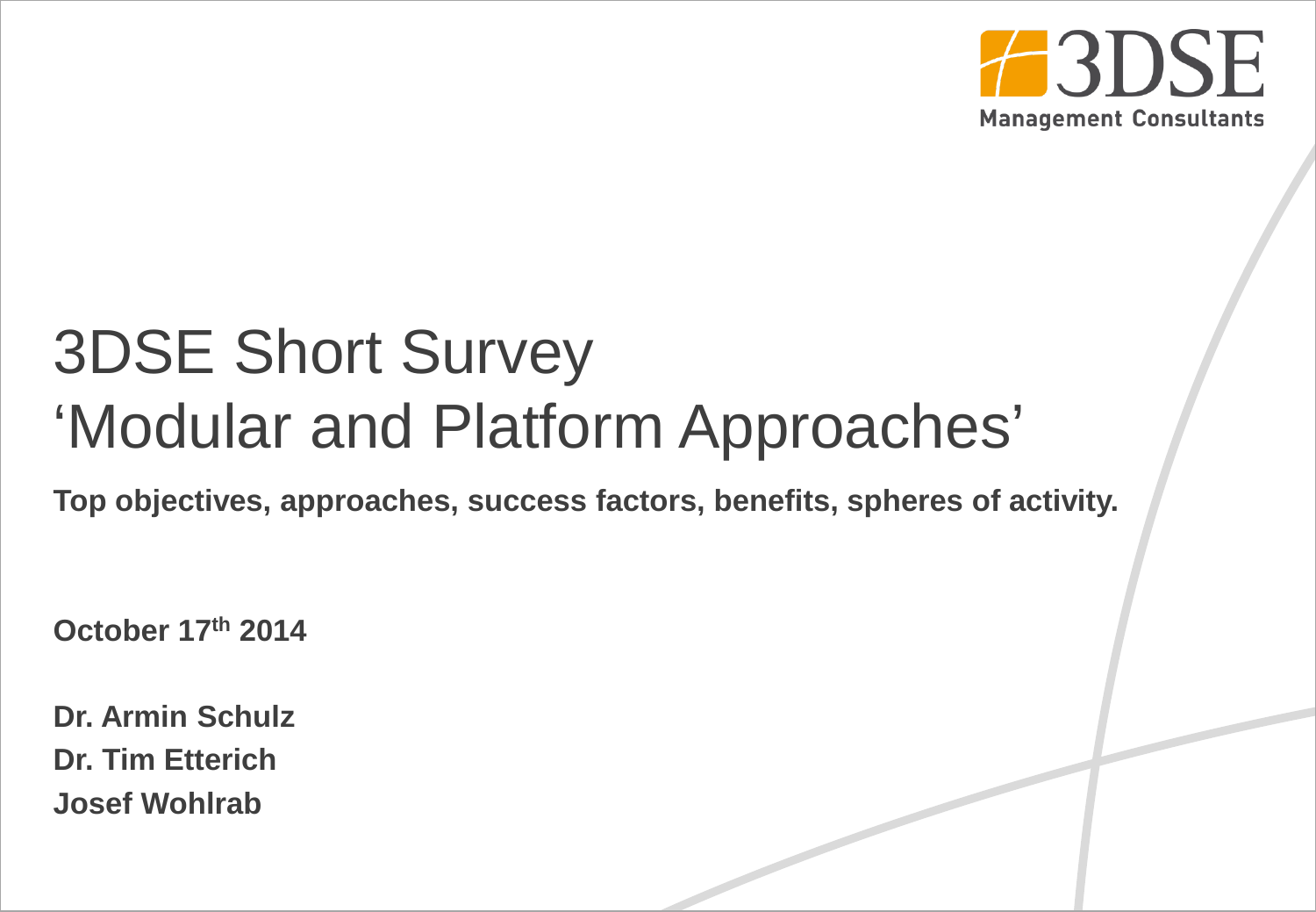

## 3DSE management summary.

- **Managers of various high-tech industries are examining the topic of "Modular and Platform Approaches" from four essential** perspectives:
	- The modular system is a **portfolio of standardized components and modules**, which are **reusable to the greatest possible extent**.
	- The platform is the **baseline for customer-specific solutions**.
	- The modular system **defines standardized interfaces where reuse is not possible**.
	- A modular and platform strategy takes into account all **internal as well as external interface partners** and is **anchored in processes as well as the organization**.
- The **top objectives** of "Modular and Platform Approaches" from the internal company perspective are reducing the production costs, the time to market as well as the service and maintenance cost. **From the market perspective** do furthermore goals exist like improving quality, enhancing customer benefits as well as growing the product portfolio. **Enablers** help achieve these objectives.
- **Ten key success factors** are crucial for the setup and sustainable implementation of Modular systems and Platforms.
- The attention of management and the commitment of the entire organization are the **foundation of a successful modular and platform strategy**. For the **active use** of the modular system, it is necessary, to create an internal pull.
- Thus the modular system/platform is **medium to long-term oriented** towards the market and customer needs, it has to allow the right degree of flexibility.
- The **foundation of durable modular/platform strategies** is especially laid in the early development process and requires courage for new developments and technical willingness to compromise.
- Furthermore, the foresighted providing of resources and tools is needed in addition to the assignment of experienced and competent employees in an **independent modular system / platform organization with full responsibility**.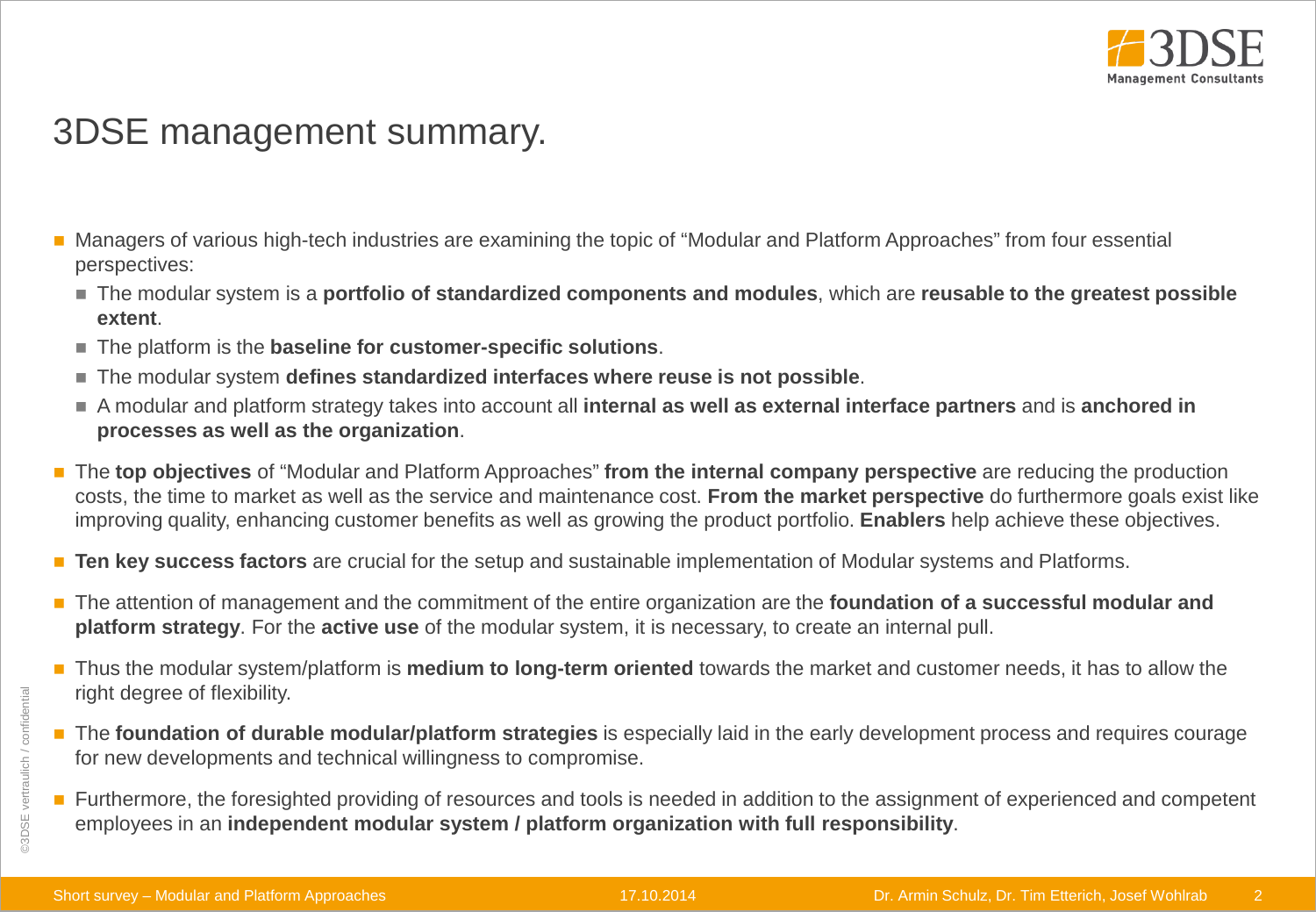

## The 10 key success factors: Modular and platform approaches:

- … Ensure the full commitment and attention of management
- … Get the entire organization behind the topic
- ... Create an independent organization with full responsibility for a modular system/platform
- ... Focus on the early stage in the standard development process
- … Be market and customer oriented
- … Show courage for new developments and technical compromises
- … Ensure flexibility of the modular system/platform
- … Create an internal pull for the modular system/platform benefits
- … Engage experienced and competent employees
- … Provide foresighted resources and tools